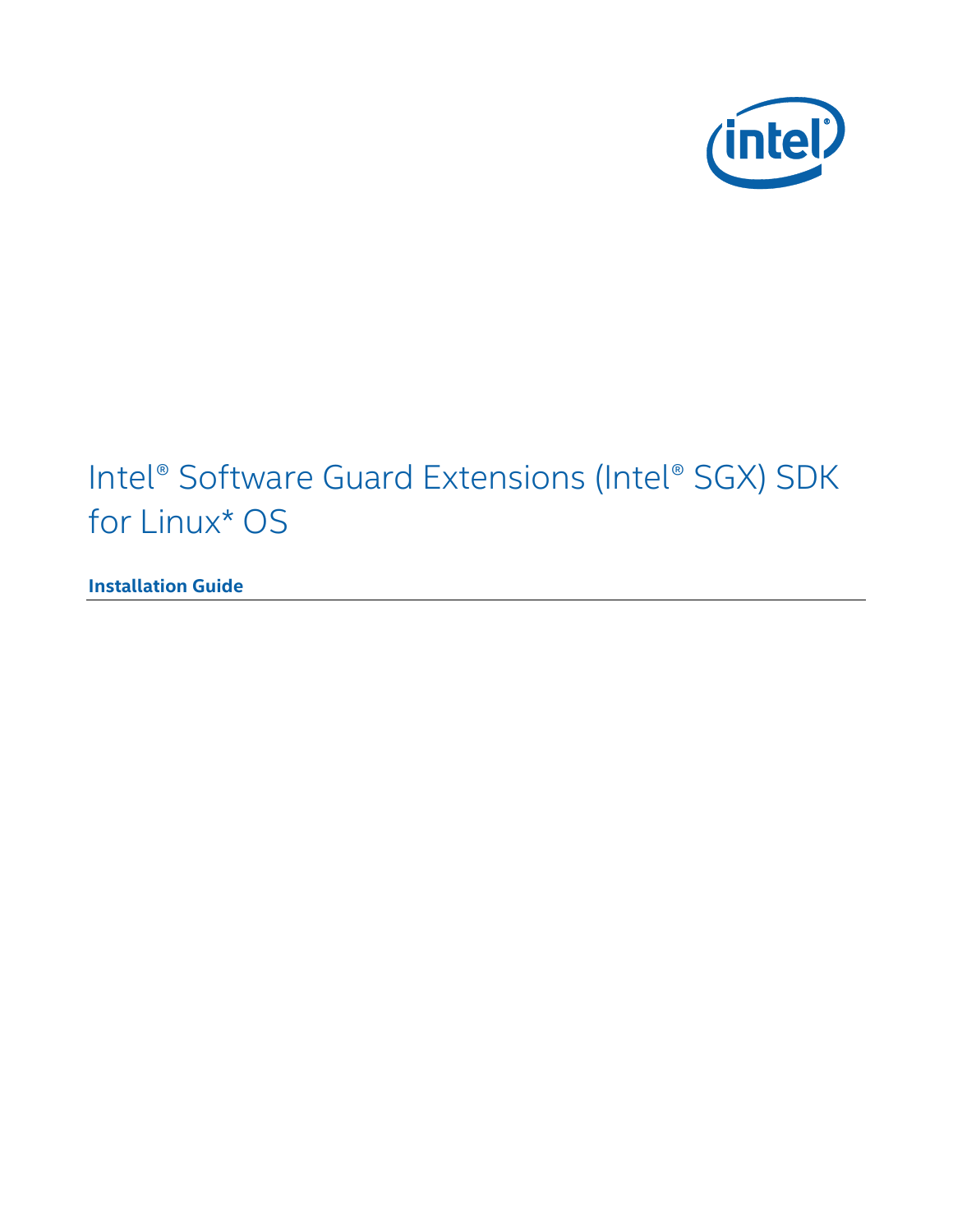## Legal Information

No license (express or implied, by estoppel or otherwise) to any intellectual property rights is granted by this document.

Intel disclaims all express and implied warranties, including without limitation, the implied warranties of merchantability, fitness for a particular purpose, and noninfringement, as well as any warranty arising from course of performance, course of dealing, or usage in trade.

This document contains information on products, services and/or processes in development. All information provided here is subject to change without notice. Contact your Intel representative to obtain the latest forecast, schedule, specifications and roadmaps.

The products and services described may contain defects or errors known as errata which may cause deviations from published specifications. Current characterized errata are available on request.

Intel technologies features and benefits depend on system configuration and may require enabled hardware, software or service activation. Learn more at Intel.com, or from the OEM or retailer.

Copies of documents which have an order number and are referenced in this document may be obtained by calling 1-800-548-4725 or by visiting www.in[tel.com/design/literature.htm.](http://www.intel.com/design/literature.htm)

Intel, the Intel logo, Xeon, and Xeon Phi are trademarks of Intel Corporation in the U.S. and/or other countries.

#### **Optimization Notice**

Intel's compilers may or may not optimize to the same degree for non-Intel microprocessors for optimizations that are not unique to Intel microprocessors. These optimizations include SSE2, SSE3, and SSSE3 instruction sets and other optimizations. Intel does not guarantee the availability, functionality, or effectiveness of any optimization on microprocessors not manufactured by Intel. Microprocessordependent optimizations in this product are intended for use with Intel microprocessors. Certain optimizations not specific to Intel microarchitecture are reserved for Intel microprocessors. Please refer to the applicable product User and Reference Guides for more information regarding the specific instruction sets covered by this notice.

Notice revision #20110804

\* Other names and brands may be claimed as the property of others.

## **Copyright 2014-2019 Intel Corporation.**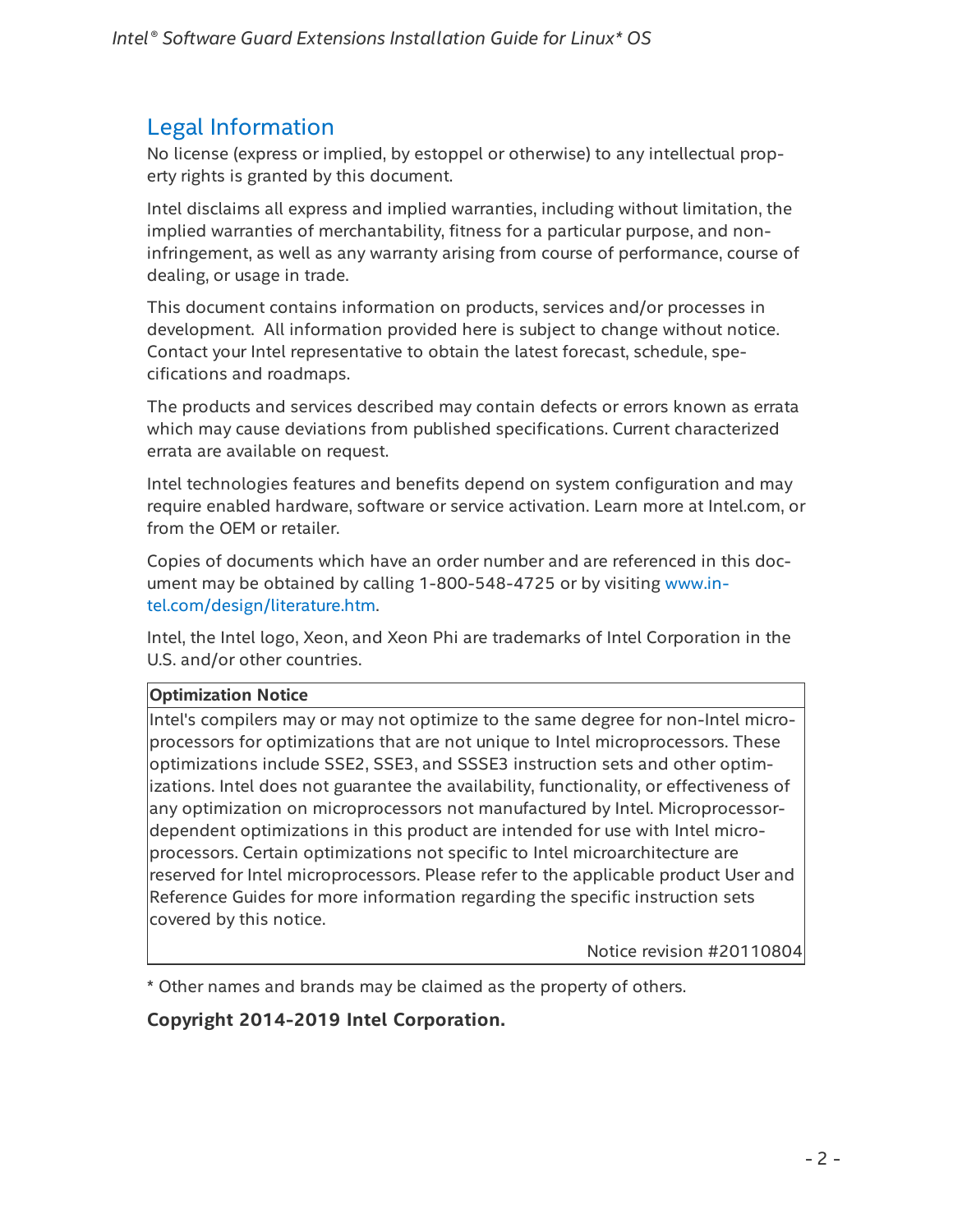This software and the related documents are Intel copyrighted materials, and your use of them is governed by the express license under which they were provided to you (**License**). Unless the License provides otherwise, you may not use, modify, copy, publish, distribute, disclose or transmit this software or the related documents without Intel's prior written permission.

This software and the related documents are provided as is, with no express or implied warranties, other than those that are expressly stated in the License.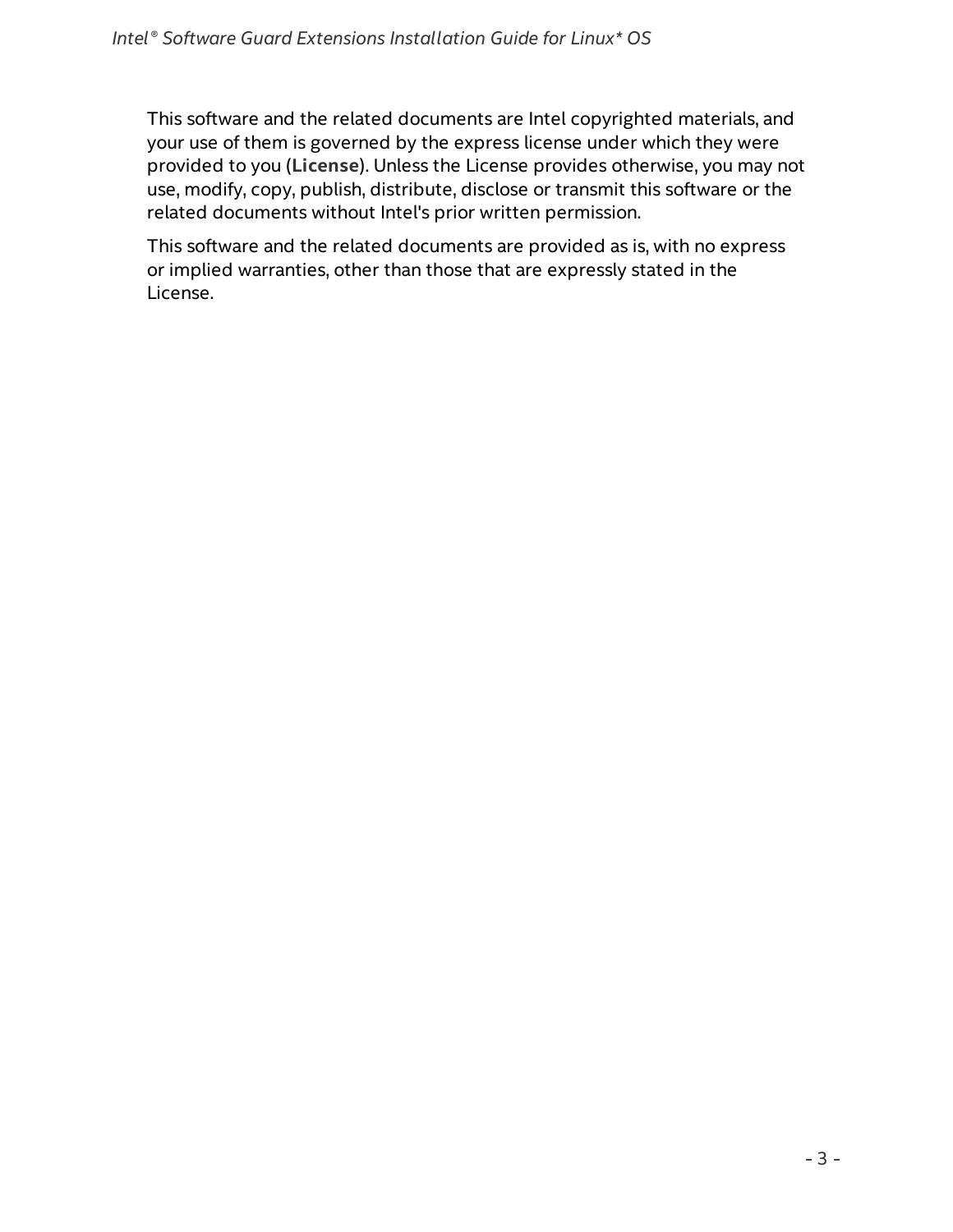# Revision History

| <b>Revision Number</b> | Description                    | <b>Revision Date</b> |
|------------------------|--------------------------------|----------------------|
| 1.5                    | Intel® SGX Linux 1.5 release   | May 2016             |
| 1.6                    | Intel® SGX Linux 1.6 release   | September 2016       |
| 1.7                    | Intel® SGX Linux 1.7 release   | December 2016        |
| 1.8                    | Intel® SGX Linux 1.8 release   | March 2017           |
| 1.9                    | Intel® SGX Linux 1.9 release   | <b>July 2017</b>     |
| 2.0                    | Intel® SGX Linux 2.0 release   | November 2017        |
| 2.1                    | lIntel® SGX Linux 2.1 release  | December 2017        |
| 2.1.1                  | Intel® SGX Linux 2.1.1 release | March 2018           |
| 2.1.2                  | Intel® SGX Linux 2.1.2 release | March 2018           |
| 2.1.3                  | Intel® SGX Linux 2.1.3 release | April 2018           |
| 2.2                    | Intel® SGX Linux 2.2 release   | <b>July 2018</b>     |
| 2.3                    | Intel® SGX Linux 2.3 release   | September 2018       |
| 2.4                    | Intel® SGX Linux 2.4 release   | November 2018        |
| 2.5                    | Intel® SGX Linux 2.5 release   | March 2019           |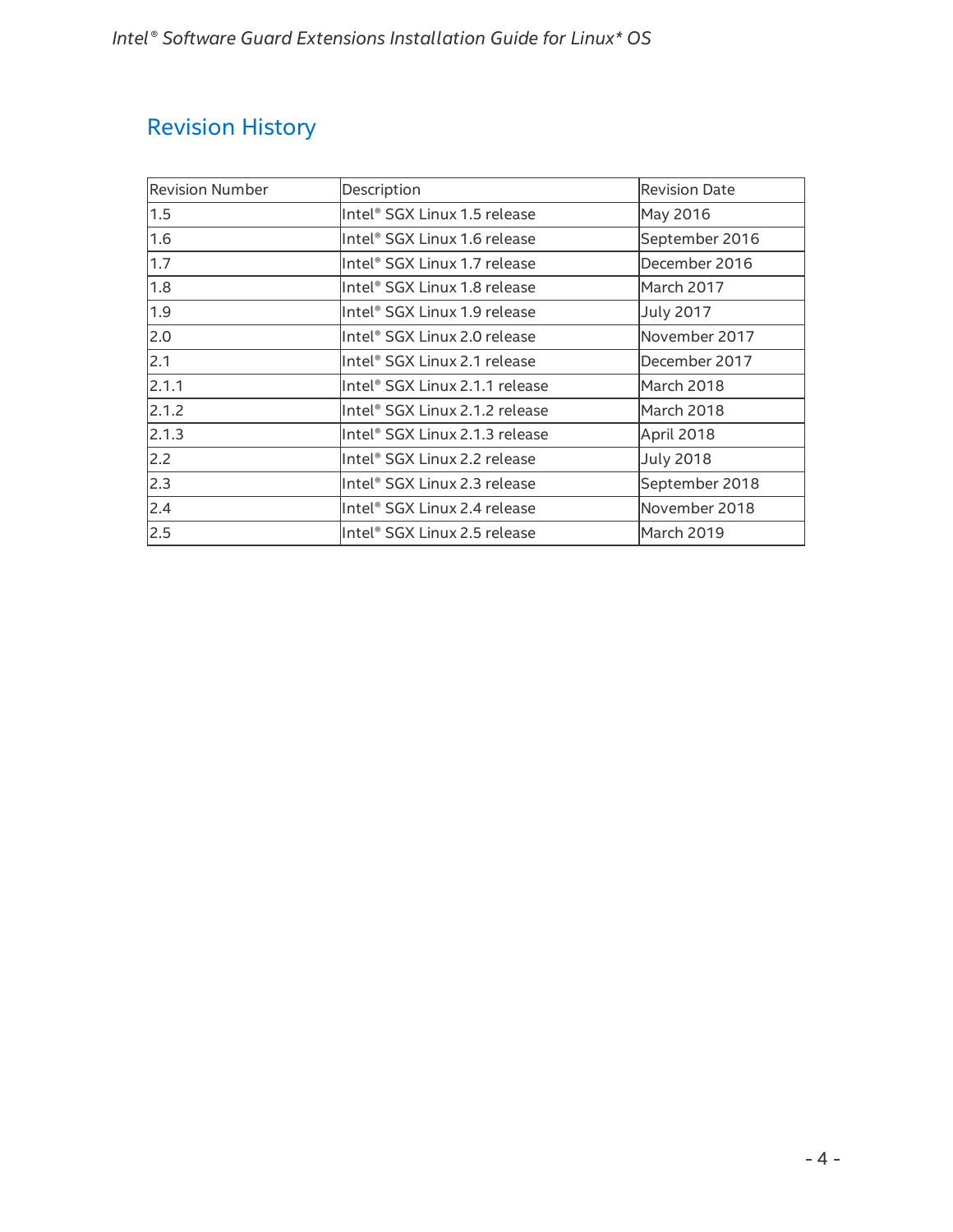## Intel® Software Guard Extensions SDK and Platform Software **Installation**

This document provides the instructions on how to install the Intel® SGX SDK and platform software. You can see the details in the following topics:

- Install Intel® Software Guard [Extensions](#page-4-0) SDK and Platform Software
- Install Intel(R) Software Guard [Extensions](#page-11-0) Eclipse\* Plug-in

## <span id="page-4-0"></span>**Install Intel® Software Guard Extensions SDK and Platform Software**

The current Linux\* OS installation packages include three binary installers packaged separately:

- Installation package for the Intel® Software Guard Extensions (Intel® SGX) driver
- Installation package for the Intel® SGX platform software (Intel® SGX PSW)
- $\bullet$  Installation package for the Intel® SGX SDK.

Download the following installation packages:

- Intel® SGX driver: sgx\_linux\_x64\_driver.bin
- Intel® SGX PSW: libsgx-enclave-common \${version}-\${revision} amd64.deb or sgx\_linux\_<os>\_x64\_psw\_<version>.bin
- Intel® SGX SDK: sgx\_linux\_<os>\_x64\_sdk\_<version>.bin

## *NOTE*

Only 64-bit installation packages are available.

## *NOTE*

If Secure Boot is enabled, the Intel® SGX driver needs to be signed. Please consult the distribution documentation on how to sign drivers for Secure Boot.

## **Hardware Requirements**

- 6th Generation Intel® Core™ Processor or newer
- Intel® SGX option enabled in BIOS.

## *NOTE*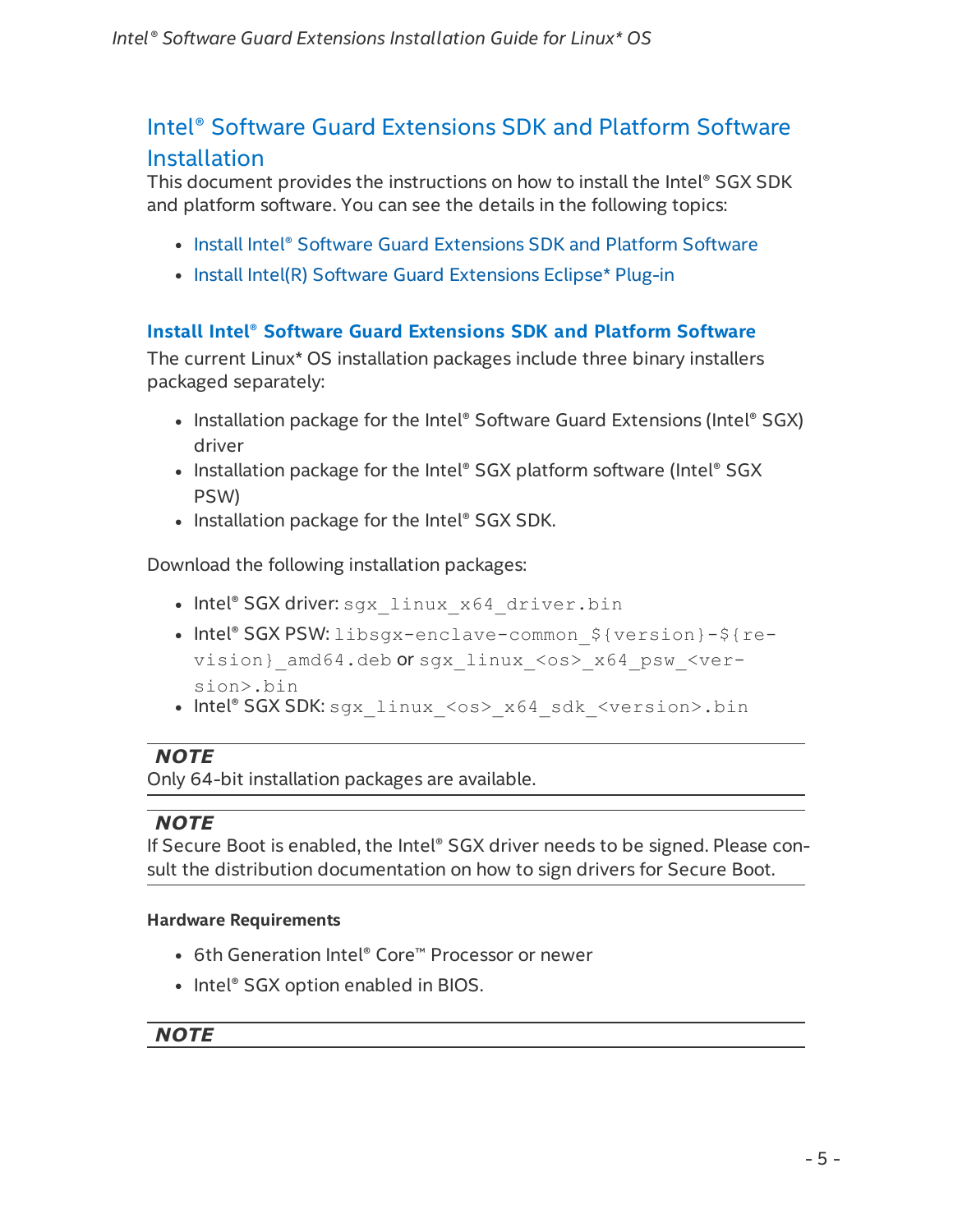This is required when you install the Intel® SGX driver or Intel® SGX PSW, but not required when you install the Intel® SGX SDK installer.

#### **Prerequisites**

Ensure that you have one of the following operating systems:

- Ubuntu\* 16.04 LTS 64-bit Desktop version
- Ubuntu\* 16.04 LTS 64-bit Server version
- Ubuntu\* 18.04 LTS 64-bit Desktop version
- Ubuntu\* 18.04 LTS 64-bit Server version
- Red Hat\* Enterprise Linux Server release 7.4 64bits
- $\cdot$  CentOS\* 7.5 64bits
- Fedora 27 Server 64bits
- SUSE Linux Enterprise Server 12 64bits.

To install the Intel® SGX PSW, first install the following tools:

1. On Ubuntu\* 16.04 and Ubuntu\* 18.04:

```
$ sudo apt-get install libssl-dev libcurl4-openssl-dev
libprotobuf-dev
```
2. On Red Hat\* Enterprise Linux 7.4, CentOS\* 7.5, and Fedora 27:

```
$ sudo yum install openssl-devel libcurl-devel protobuf-
devel
```
3. On SUSE Linux Enterprise Server 12:

```
$ sudo zypper install libopenssl-devel libcurl-devel pro-
tobuf-devel
```
To install the Intel® SGX SDK, install the following:

1. On Ubuntu\* 16.04 and Ubuntu\* 18.04:

\$ sudo apt-get install build-essential python

2. On Red Hat\* Enterprise Linux 7.4, CentOS\* 7.5, and Fedora 27:

\$ sudo yum groupinstall 'Development Tools'

\$ sudo yum install python

3. On SUSE Linux Enterprise Server 12: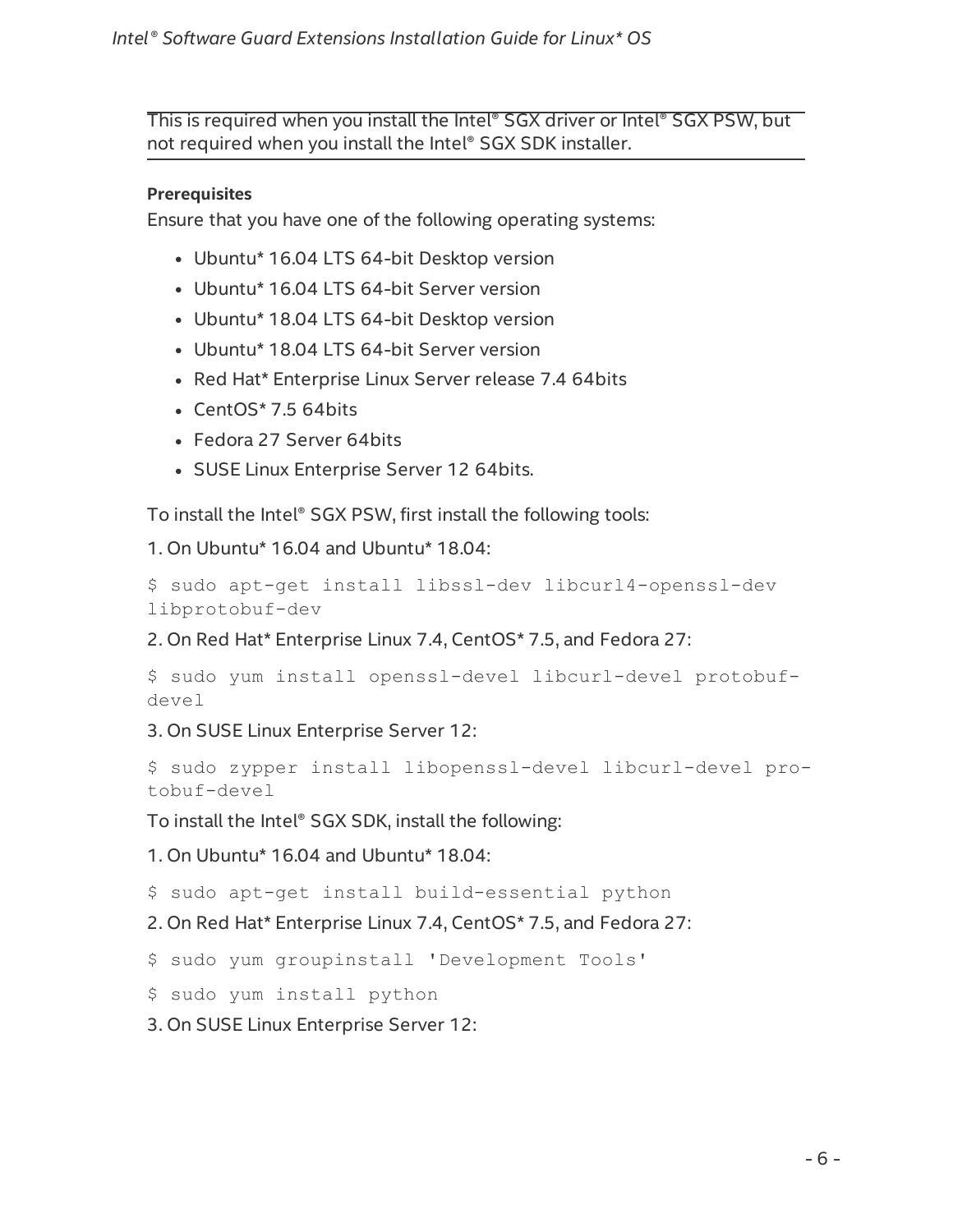\$ sudo zypper install --type pattern devel\_basis \$ sudo zypper install python

#### **Installation**

To install the driver, PSW, and SDK packages, you need the root (or sudo) privilege. Install the components in following order:

- 1. Intel® SGX driver
- 2. Intel® SGX PSW
- 3. Intel® SGX SDK

Use the following steps to install these packages:

- 1. Install the Intel® SGX driver package:
	- Using following command to install Intel® SGX driver without ECDSA attestation:

\$ sudo ./sgx\_linux\_x64\_driver.bin

The installer also loads the driver and sets it to auto-load when the system reboots.

- Please refer install Intel® Software Guard Extensions Driver for Data Center [Attestation](#page-10-0) Primitives (Intel® SGX DCAP) to install ECDSA attestation enabled Intel® SGX driver.
- 2. Install the Intel® SGX PSW package using the following command: On Ubuntu\* 16.04 and Ubuntu\* 18.04:
	- Install Debian packages with dpkg:

```
$ sudo dpkg -i ./libsgx-enclave-common_${ver-
sion}-${revision}_amd64.deb
```
To debug with sgx-gdb, install the debug symbol package:

```
$ sudo dpkg -i ./libsgx-enclave-common-dbgsym_
${version}-${revision}_amd64.ddeb
```
## *NOTE*

Only Ubuntu\* 18.04 requires installing this debug symbol package.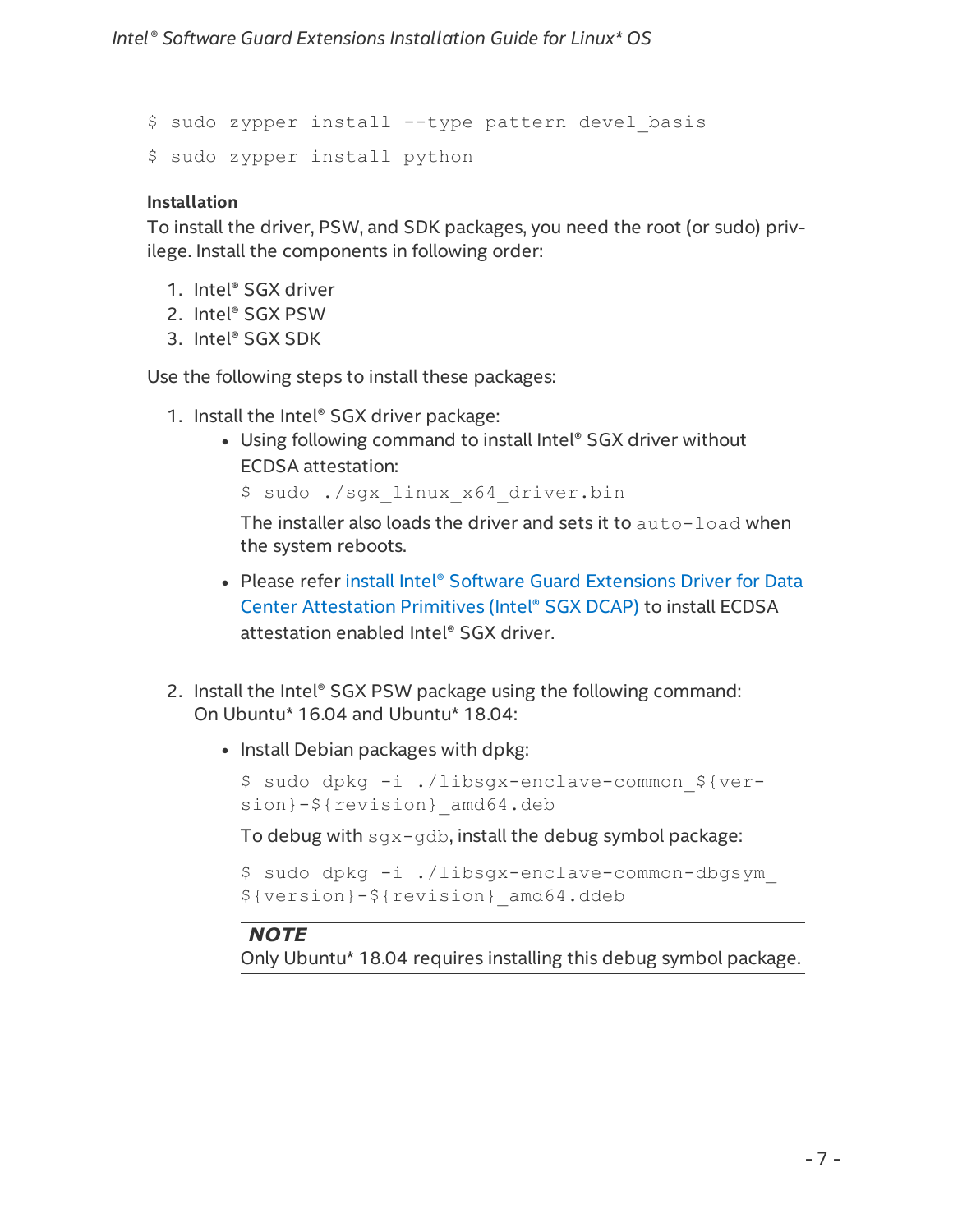- Install Debian packages from the Intel® SGX repository:
	- 1. Connect your system to the network with internet access and open a terminal.
	- 2. Add the repository to your sources: On Ubuntu\* 16.04:

```
$ echo 'deb [arch=amd64] https://-
download.01.org/intel-sgx/sgx_repo/ubuntu xenial
main' | sudo tee /etc/apt/sources.list.d/intel-
sgx.list
```
On Ubuntu\* 18.04:

```
$ echo 'deb [arch=amd64] https://-
download.01.org/intel-sgx/sgx_repo/ubuntu bionic
main' | sudo tee /etc/apt/sources.list.d/intel-
sgx.list
```
3. Add the key to the list of trusted keys used by the apt to authenticate packages:

```
$ wget -qO - https://download.01.org/intel-
sgx/sgx_repo/ubuntu/intel-sgx-deb.key | sudo
apt-key add -
```
4. Update the apt and install the package:

```
$ sudo apt-get update
```
- \$ sudo apt-get install libsgx-enclave-common
- To debug with  $\frac{sgx-qdb}{dt}$ , install the debug symbol package:

```
$ sudo apt-get install libsgx-enclave-com-
mon-dbgsym
```
On Red Hat\* Enterprise Linux 7.4, CentOS\* 7.5, Fedora 27, and SUSE Linux Enterprise Server 12:

```
$ sudo ./sgx_linux_<os>_x64_psw_<version>.bin
```
The Intel® SGX platform software package includes user space libraries such as uRTS and AESM. After installation, the libraries are installed to the directory/usr/lib.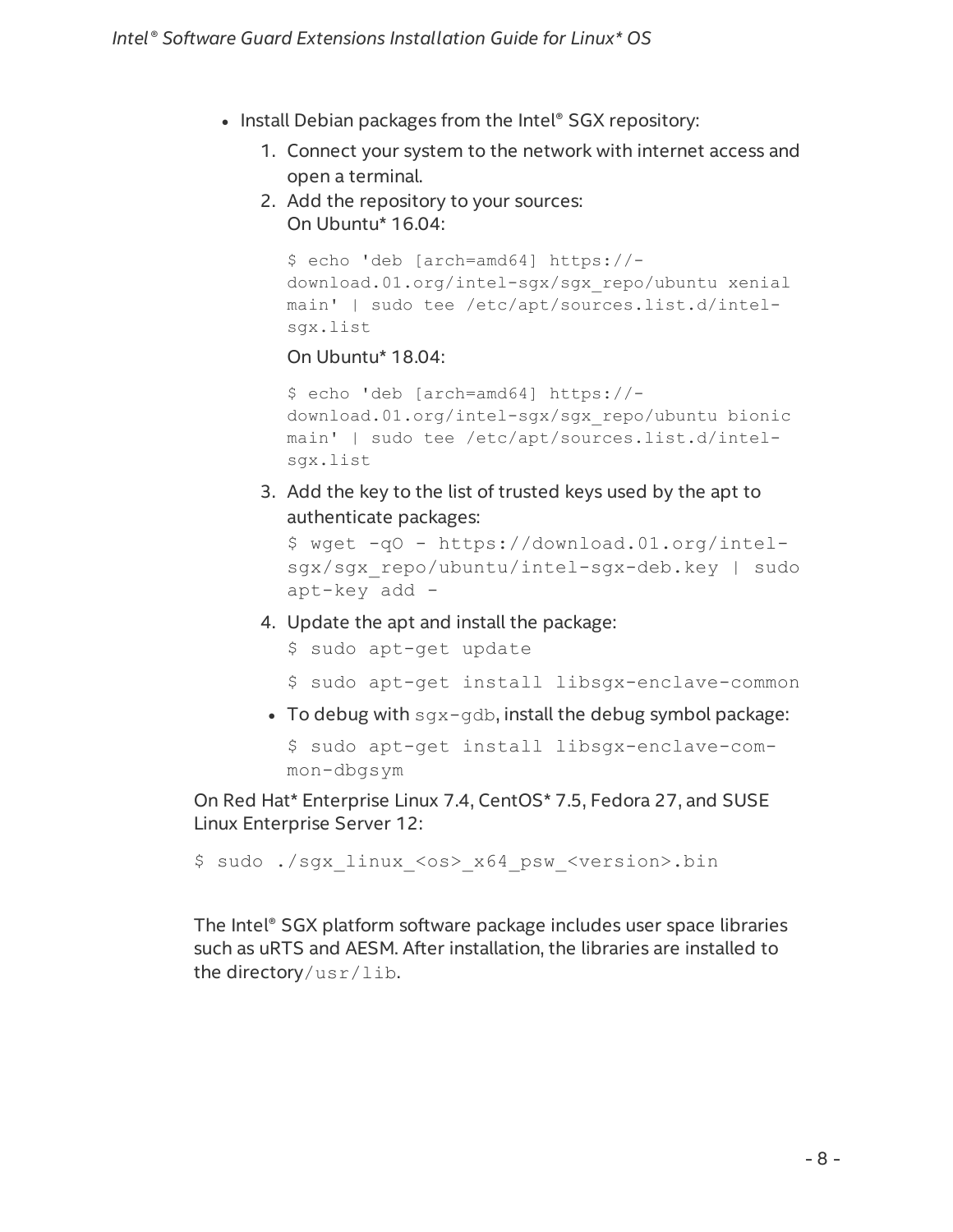The AESM service executable and the AE libraries are installed to the directory:

- Intel® SGX PSW is installed with  $sgx$  linux  $\langle os \rangle$  x64 psw <version>.bin: /opt/intel/sgxpsw/aesm
- Intel® SGX PSW is installed with libsgx-enclave-common \${version}-\${revision}\_amd64.deb: /opt/intel/sgx\_enclabe\_common

The installer also configures the AESM service as a system daemon, which starts with the user ID aesmd. The default home directory of the AESM service is /var/opt/aesmd.

After installing the platform software, you may need to setup an http proxy server for the AESM service. You can use the file /etc/aesmd.conf as a reference. This file shows an example on how to setup the proxy but it is commented out.

3. Install the Intel® SGX SDK using the following command:

\$ ./sgx\_linux\_<os>\_x64\_sdk\_<version>.bin

This command starts the setup program in the interactive mode on the command line. When the question **Do you want to install in current directory? [yes/no]** appears, type **yes** and press **Enter** to install in the current directory and type **no** and press **Enter** to enter another path for installation.

After the installation, the Intel SGX SDK package is installed into the directory [User Input Path]/sgxsdk. Run the command source [User Input Path]/sgxsdk/environment, which also sets all the environment variables.

## *NOTE*

The default installation directories for Intel® SGX PSW and Intel® SGX SDK are different:

- The Intel® SGX PSW binary package installs the user space libraries in /usr/lib.
- The Intel® SGX PSW debian package installs the user space libraries in /usr/lib/x86\_64-linux-gnu.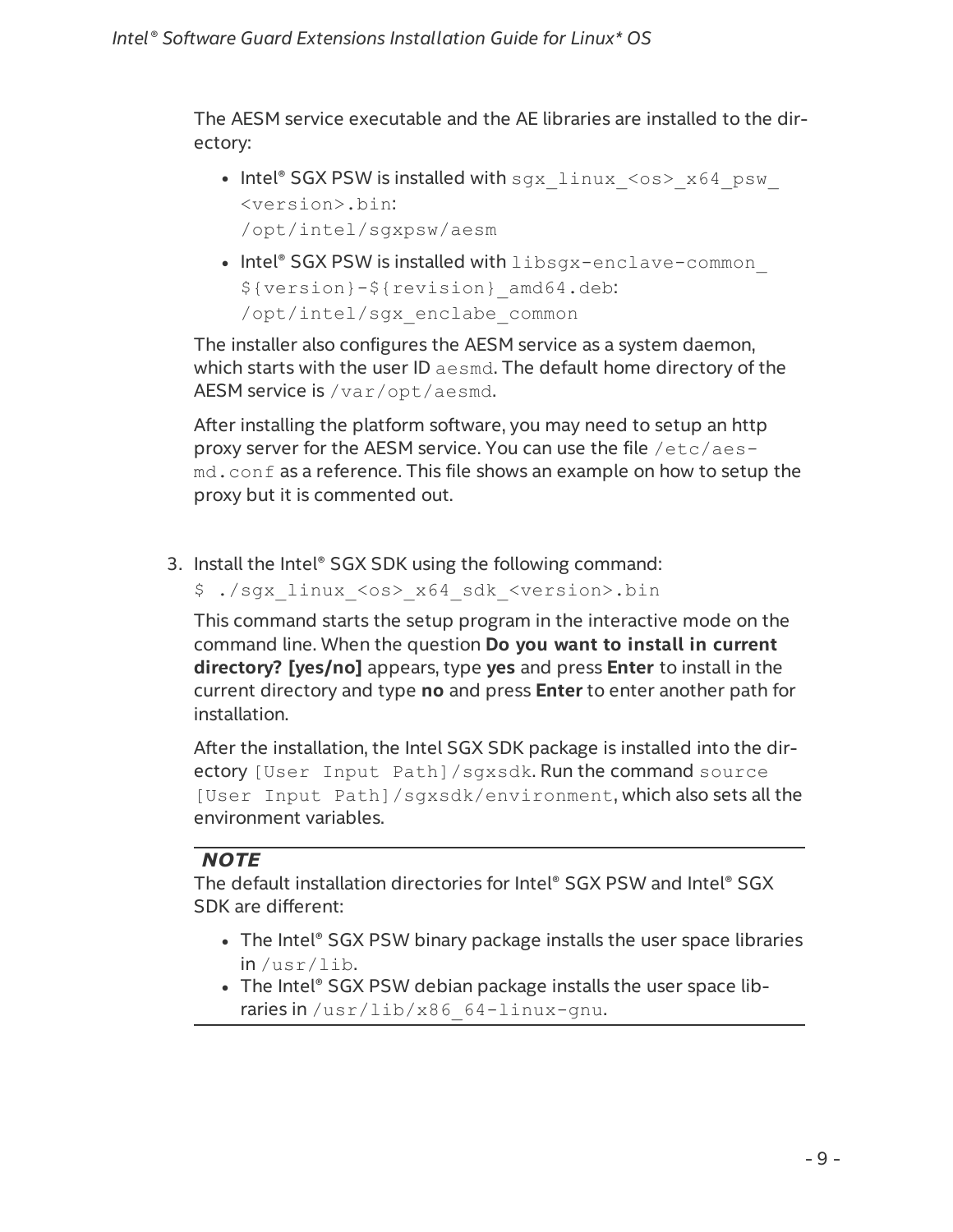• The Intel® SGX SDK package installs the corresponding shell libraries in [User Input Path]/sgxsdk/lib64. Shell libraries contain the declaration of the public APIs and are only needed for building Intel SGX applications. At runtime, the standard user-space libraries in /usr/lib or /usr/lib/x86\_64-linux-gnu are loaded automatically.

## *NOTE*

Sample code is installed under [User Input Path]

/sgxsdk/SampleCode directory with read-only permissions for normal users. Each user can make separate copies to modify, build and experiment with the sample codes.

## **Uninstallation**

To uninstall the driver, PSW, and SDK packages, you need the root (or sudo) privilege. Uninstall the components in the following order:

- 1. Intel® SGX driver
- 2. Intel® SGX PSW
- 3. Intel® SGX SDK

Use the following steps to uninstall these packages:

1. Uninstall the Intel® SGX driver package:

After the installation, a generated script uninstall. sh appears in the /opt/intel/sgxdriver directory. You can use this script to uninstall the driver.

- 2. Uninstall the Intel® SGX PSW package:
	- Intel® SGX PSW is installed with  $sgx$  linux  $\langle os \rangle$  x64 psw <version>.bin:

After the installation, a generated script uninstall.sh appears in the /opt/intel/sgxpsw directory. You can use this script to uninstall the platform software.

• Intel® SGX PSW is installed with libsgx-enclave-common

\${version}-\${revision}\_amd64.deb:

• Intel® SGX PSW installed with dpkg:

To uninstall the Intel® SGX PSW debian package, run the following command:

\$ sudo dpkg -P libsgx-enclave-common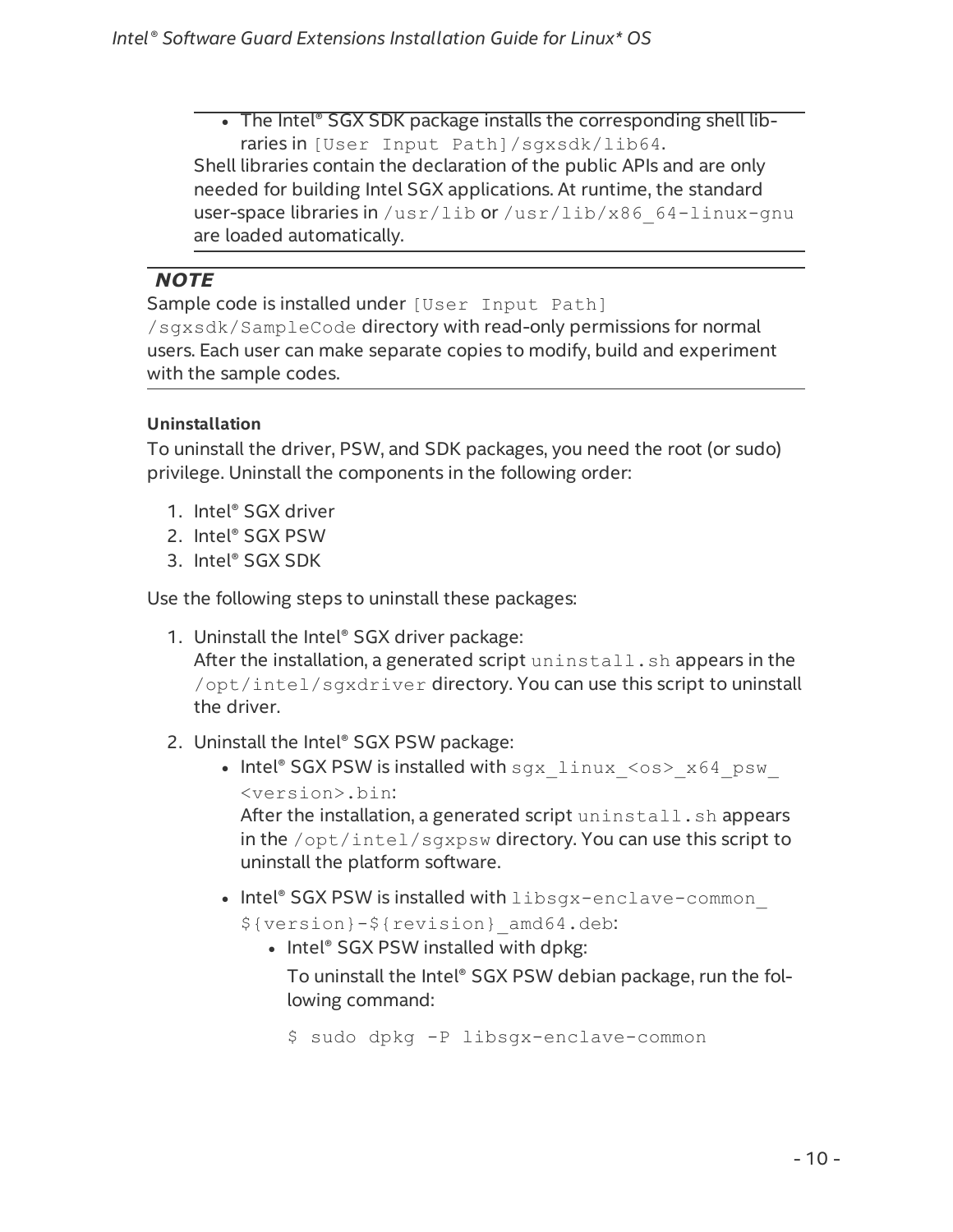To uninstall the Intel® SGX PSW debian debug symbol package if installed, run the following command:

\$ sudo dpkg -P libsgx-enclave-common-dbgsym

• Intel® SGX PSW Installed from the Intel® SGX repository:

To uninstall the Intel® SGX PSW debian package, run the following command with the root privilege:

```
$ sudo apt-get remove libsgx-enclave-common
```
To uninstall the Intel® SGX PSW debian debug symbol package if installed, run the following command:

```
$ sudo apt-get remove libsgx-enclave-common-
dbgsym
```
3. Uninstall the Intel® SGX SDK package:

After installation, a generated script uninstall. sh appears in the [User Input Path]/sgxsdk directory. You cab use it to uninstall the Intel® SGX SDK.

## <span id="page-10-0"></span>**ECDSA attestation**

To enable ECDSA attestion:

- Ensure that you have the following required hardware.
	- 8th Generation Intel® Core(TM) Processor or newer with Flexible Launch Control support\*.
	- Intel® Atom(TM) Processor with Flexible Launch Control support\*.
- To use ECDSA attestation, you must install Intel® Software Guard Extensions Driver for Data Center Attestation Primitives (Intel® SGX DCAP). Please follow the Intel® SGX DCAP Installation Guide for Linux\* OS to install the driver. You can find the documentation here:

[https://download.01.org/intel-sgx](https://download.01.org/intel-sgx/)/dcap-<version>/linux/docs/

<sup>o</sup> As example: Intel® SGX DCAP 1.1 file's location is:

<https://download.01.org/intel-sgx/dcap-1.1/linux/docs/>

Filename is Intel SGX\_DCAP\_Linux\_SW\_Installation\_Guide.pdf, in section "Intel® SGX Driver".

## *NOTE*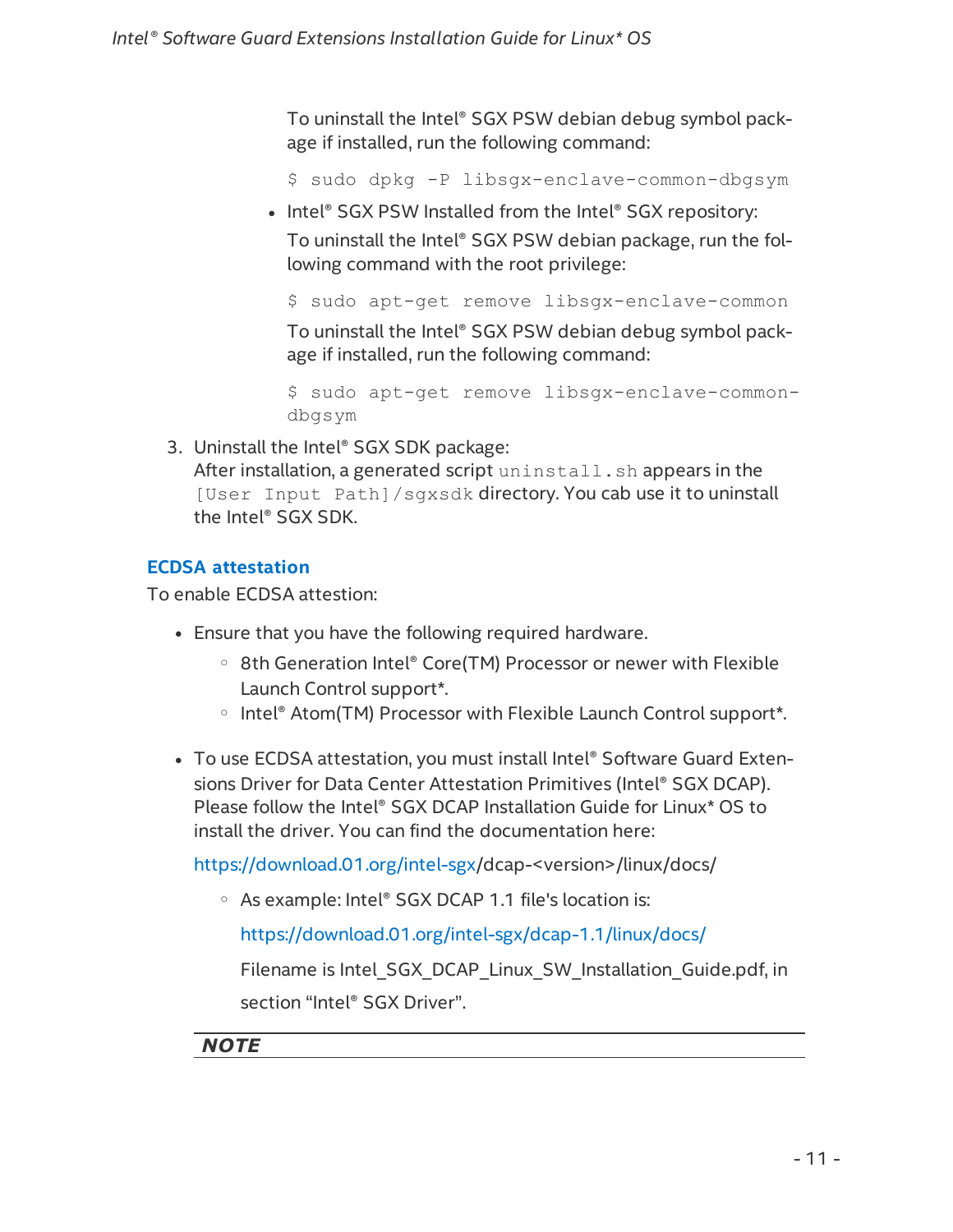If you had already installed Intel® SGX driver without ECDSA attestation, please uninstall the driver firstly.

Or the newly installed ECDSA attestation enabled Intel® SGX driver will unworkable.

- Install PCK Caching Service. About how to install and configure PCK Caching Service, please refer [SGXDataCenterAttestationPrimitives.](https://github.com/intel/SGXDataCenterAttestationPrimitives/tree/master/QuoteGeneration/pcs)
- Ensure the PCK Caching Service is setup correctly by local administrator or data center administrator. Also make sure that if the PCK Caching Service server is not on local machine, the configure file (/etc/sgx\_default\_ qcnl.conf) needs to be consistent with the real environment, for example: PCS\_URL=https://your\_pcs\_server:8081/sgx/certification/v1/

## <span id="page-11-0"></span>**Install Intel(R) Software Guard Extensions Eclipse\* Plug-in**

The Intel(R) Software Guard Extensions Eclipse\* Plug-in for Linux\* OS helps the enclave developer to maintain enclaves and untrusted related code inside Eclipse\* C/C++ projects.

This section contains steps to set up your Intel(R) Software Guard Extensions Eclipse\* Plugin on a Linux\* system, including necessary softwares, steps to install the product, and steps to configure your preferred product directory.

- [Prerequisites](#page-11-1)
- [Installation](#page-12-0)
- [Configuration](#page-15-0)

## <span id="page-11-1"></span>**Prerequisites**

To use Intel(R) Software Guard Extensions Eclipse Plug-in, install the following softwares:

- Eclipse\* Mars 1 with CDT IDE for C/C++ Developpers (version 4.5.1). To use this version, install Java\* Development Kit (JDK) or Java\* Runtime Environment (JRE) version 1.8 or above.
- $gcc*/g++$  tools
- OpenSSL\*
- Intel(R) SGX SDK for Linux\* OS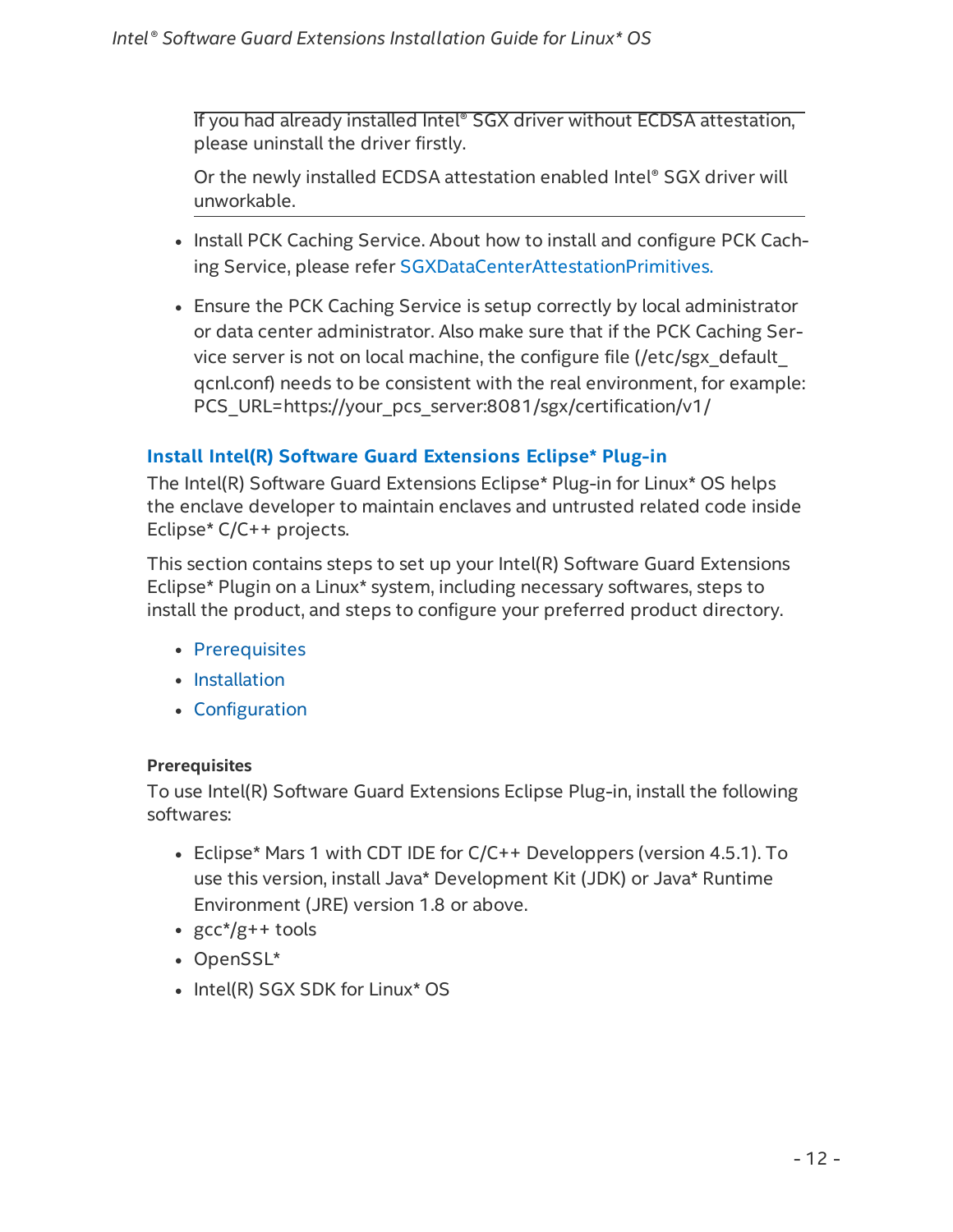## <span id="page-12-0"></span>**Installation**

Install Intel(R) Software Guard Extensions Eclipse\* Plug-in as a regular Eclipse Plugin:

- 1. Download the zip archive of Intel(R) Software Guard Extensions Eclipse Plug-in from [\[Intel](https://01.org/intel-software-guard-extensions/downloads) Site]
- 2. Go to **Help menu -> Install New Software**. Click the **Add** button for the **Work with** field to open the **Add Repository** dialog as shown in the following graphic: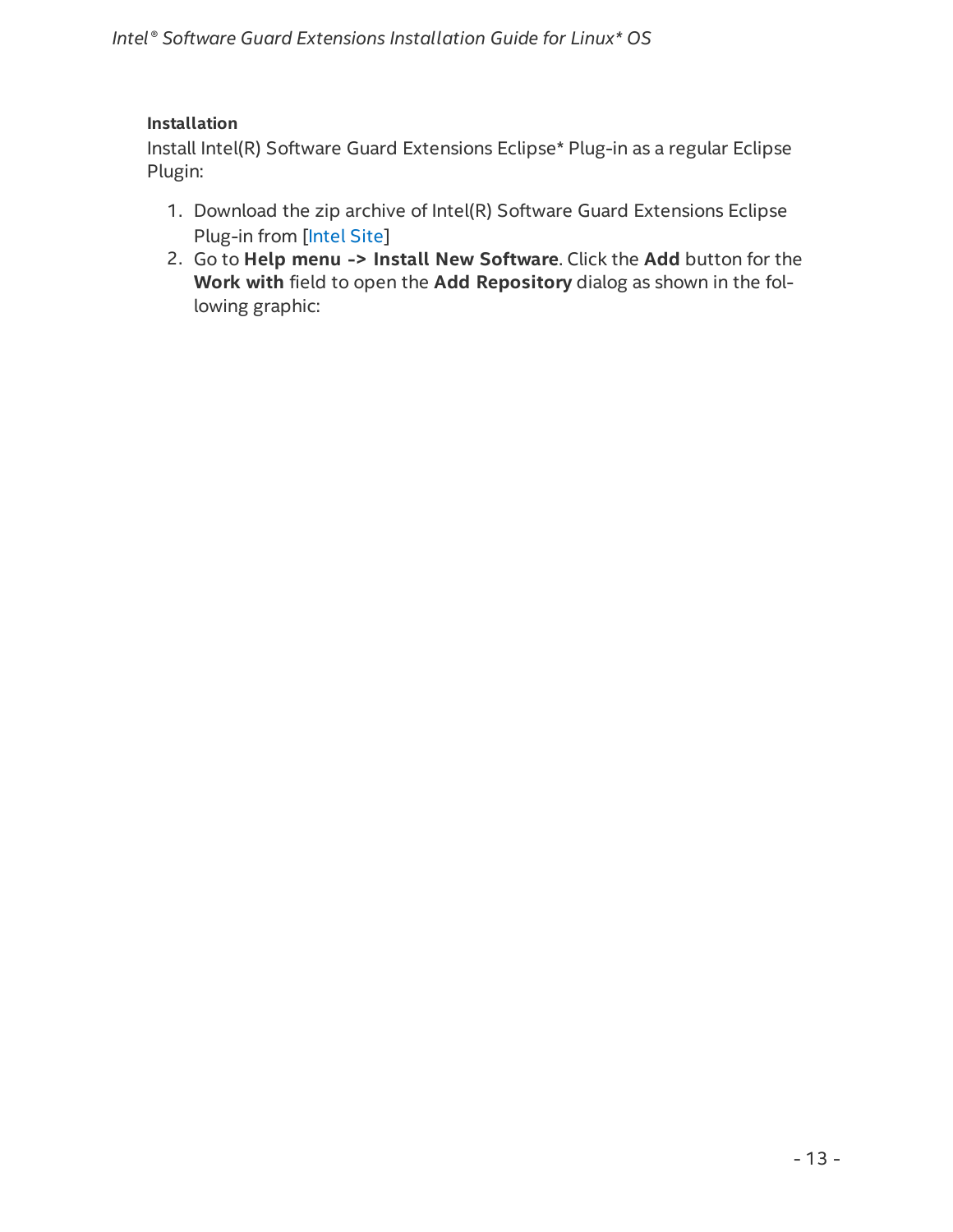| <b>Install</b>                                                                                    |  |  |
|---------------------------------------------------------------------------------------------------|--|--|
| <b>Available Software</b>                                                                         |  |  |
| Select a site or enter the location of a site.                                                    |  |  |
|                                                                                                   |  |  |
| Work with:<br>type or select a site<br>Add<br>$\overline{\mathbf{v}}$                             |  |  |
| Find more software by working with the "Available Software Sites" preferences.                    |  |  |
| type filter text<br>$\langle \chi$                                                                |  |  |
| Version<br>Name                                                                                   |  |  |
| 1 There is no site selected.                                                                      |  |  |
| <b>Add Repository</b>                                                                             |  |  |
| Local<br>Name:                                                                                    |  |  |
| Location: http://<br>Archive                                                                      |  |  |
|                                                                                                   |  |  |
| $\circledR$<br>Select All                                                                         |  |  |
| D€<br>Cancel<br>OK                                                                                |  |  |
| <b>Details</b>                                                                                    |  |  |
|                                                                                                   |  |  |
| Show only the latest versions of available software<br>Hide items that are already installed<br>M |  |  |
| What is already installed?<br>Group items by category<br>M                                        |  |  |
| Show only software applicable to target environment                                               |  |  |
| Contact all update sites during install to find required software<br>M                            |  |  |
|                                                                                                   |  |  |
|                                                                                                   |  |  |
|                                                                                                   |  |  |
| 7<br>Finish<br>< Back<br>Next<br>Cancel                                                           |  |  |
|                                                                                                   |  |  |

## **Add Repository Dialog**

3. Enter Intel(R) SGX Archive in the **Name** field . Click the **Archive...** button and select the location of the downloaded archive as shown in the following graphic: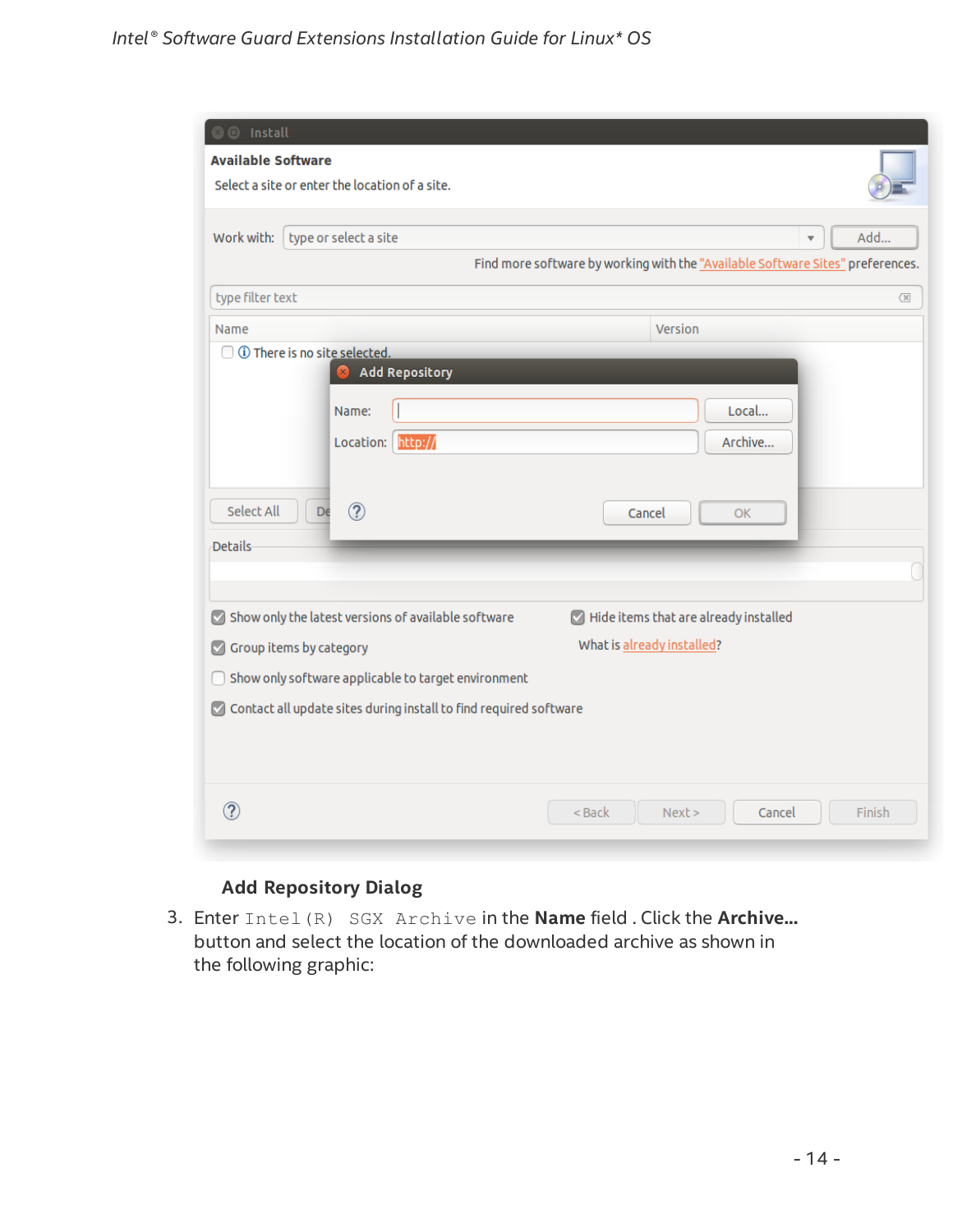| Work with:<br>Intel(R) SGX Archive - jar:file:/home/john/Downloads/Intel-sgx-eclipse-plugin.zip!/<br>Find more software by working with the "Available Software Sites" preferences.<br>type filter text | Add<br>▼ |
|---------------------------------------------------------------------------------------------------------------------------------------------------------------------------------------------------------|----------|
|                                                                                                                                                                                                         |          |
|                                                                                                                                                                                                         |          |
|                                                                                                                                                                                                         | Œ        |
| Version<br>Name                                                                                                                                                                                         |          |
| Select All<br>Deselect All<br><b>Details</b><br>Intel(R) SGX Eclipse Plugin 1.8.100.20170313                                                                                                            |          |
| Show only the latest versions of available software<br>Hide items that are already installed                                                                                                            |          |
| What is already installed?<br>Group items by category                                                                                                                                                   |          |
| Show only software applicable to target environment<br>П                                                                                                                                                |          |
| ✔ Contact all update sites during install to find required software                                                                                                                                     |          |
|                                                                                                                                                                                                         |          |

## **The Location of the Plugin zip Archive**

- 4. Press **OK** to add the archive as a repository.
- 5. In the **Install** dialog, select the **Intel(R) Software Guard Extensions Plugin** check-box and proceed with the usual steps.